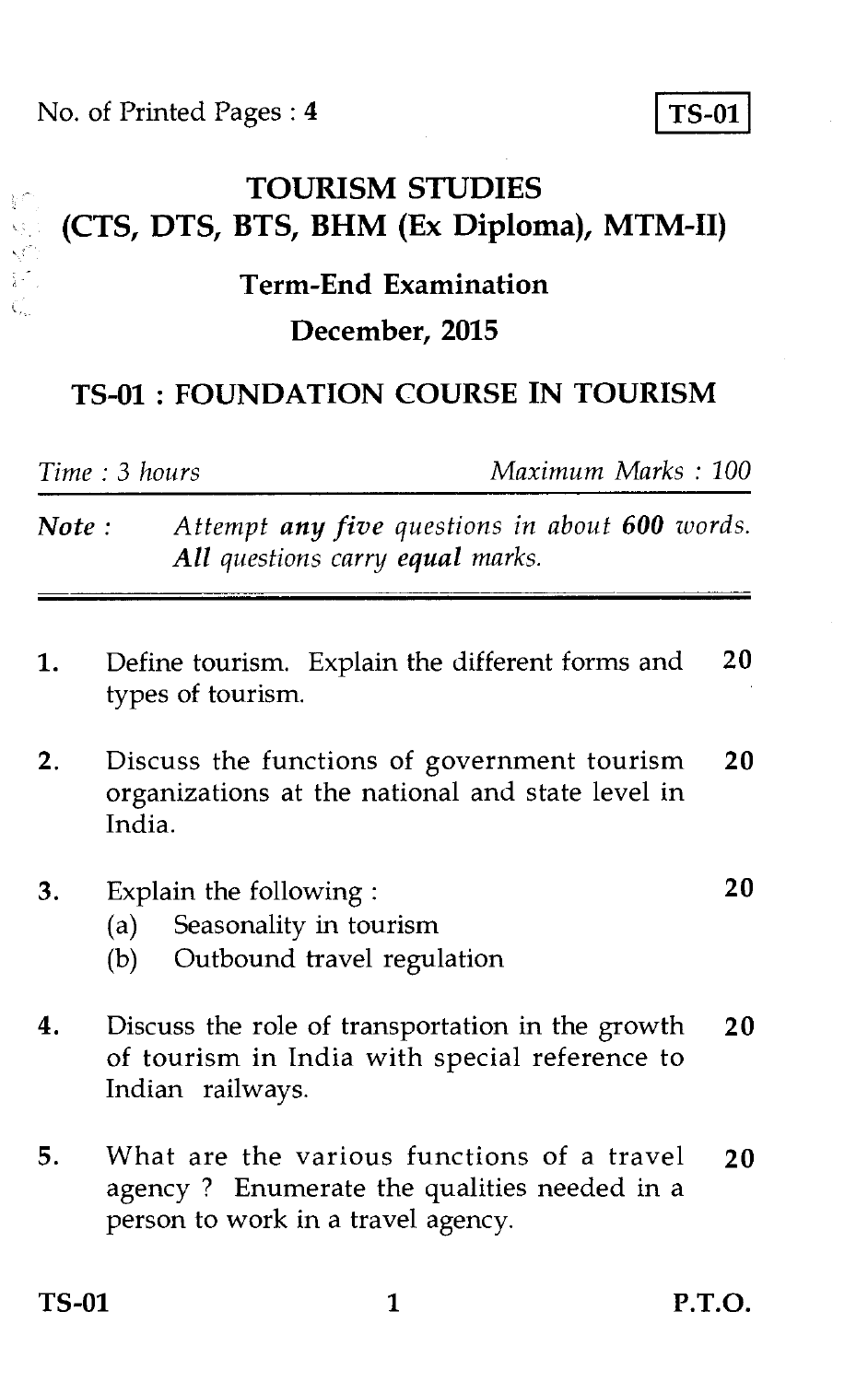- 6. What do you understand by tourism product ? **20**  Describe the characteristic features of tourism product.
- 7. Discuss the importance and role of Media in the **20**  marketing of tourism products.
- 8. Write an essay on the objectives of the National **20**  Action Plan for tourism 1992.
- 9. Define Infrastructure. Explain the relationship **20**  between Infrastructure and tourism.
- 10. Write a detailed essay on the environmental **20**  impacts of tourism.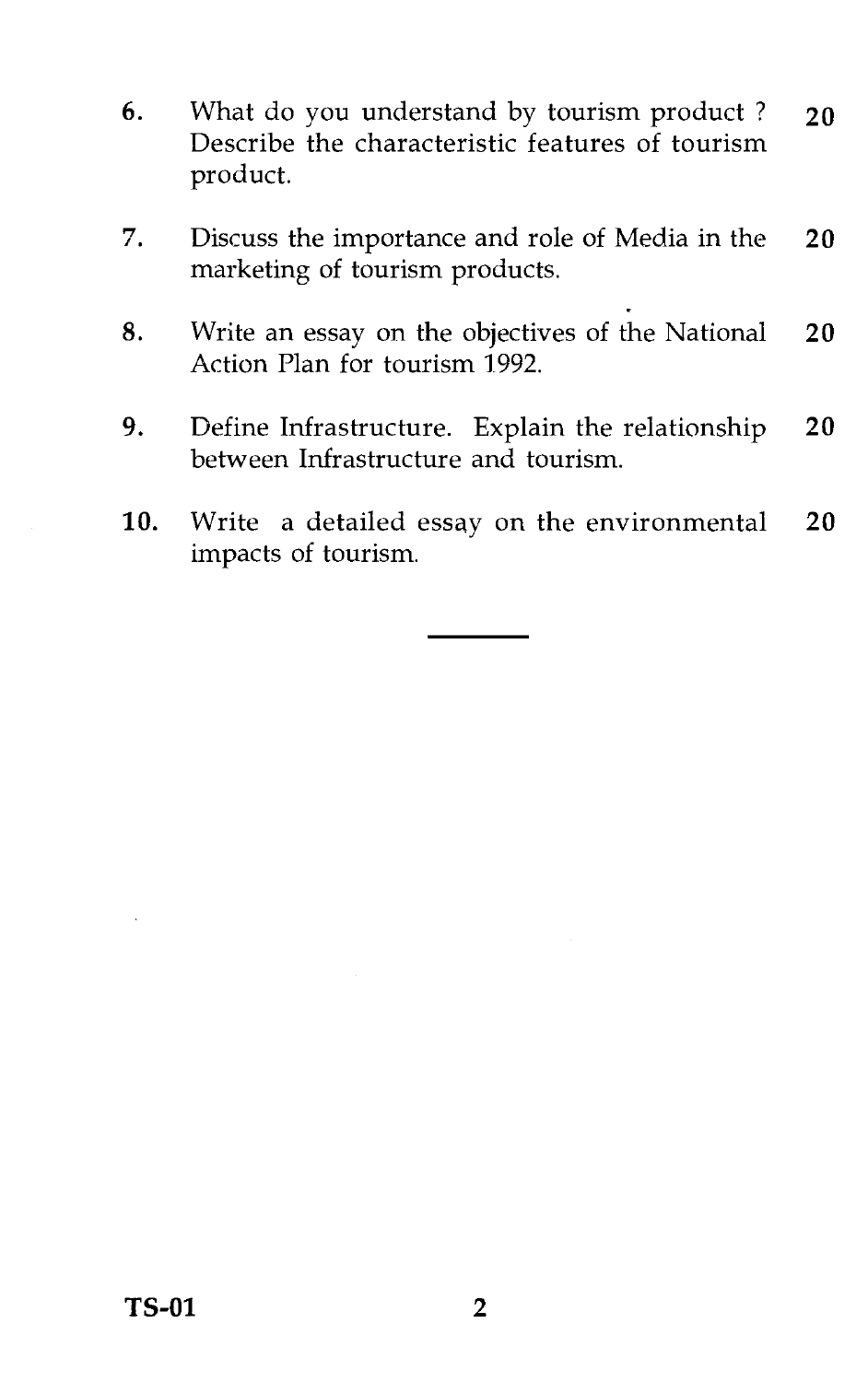## पर्यटन अध्ययन ( सी.टी.एस., डी.टी.एस., बी.टी.एस., बी.एच.एम. (एक्स डिप्लोमा), एम.टी.एम.-II) सत्रांत परीक्षा दिसम्बर. 2015 टी.एस.-01: पर्यटन में आधार पाठ्यक्रम

समय : 3 घंटे

अधिकतम अंक : 100

किन्हीं पाँच प्रश्नों के उत्तर लगभग 600 शब्दों में दीजिए। प्रत्येक नोट  $\cdot$ प्रश्न के अंक समान हैं।

- पर्यटन को परिभाषित कीजिए। पर्यटन के विभिन्न रूपों एवं  $\mathbf{1}$ .  $20<sub>1</sub>$ प्रकारों को व्याख्यायित कीजिए।
- भारत में राष्ट्रीय एवं राज्य-स्तर पर पर्यटन संस्थानों के कार्यों पर  $2.$ 20 विचार कीजिए।
- निम्नलिखित को व्याख्या कीजिए: 3. 20
	- (a) पर्यटन में मौसमपन
	- बाह्य भ्रमण यात्रा अधिनियम  $(b)$
- भारतीय रेलवे के विशेष सन्दर्भ में भारत में पर्यटन के विकास  $\overline{\mathbf{A}}$ 20 में परिवहन की भूमिका पर विचार कोजिए।

**TS-01**